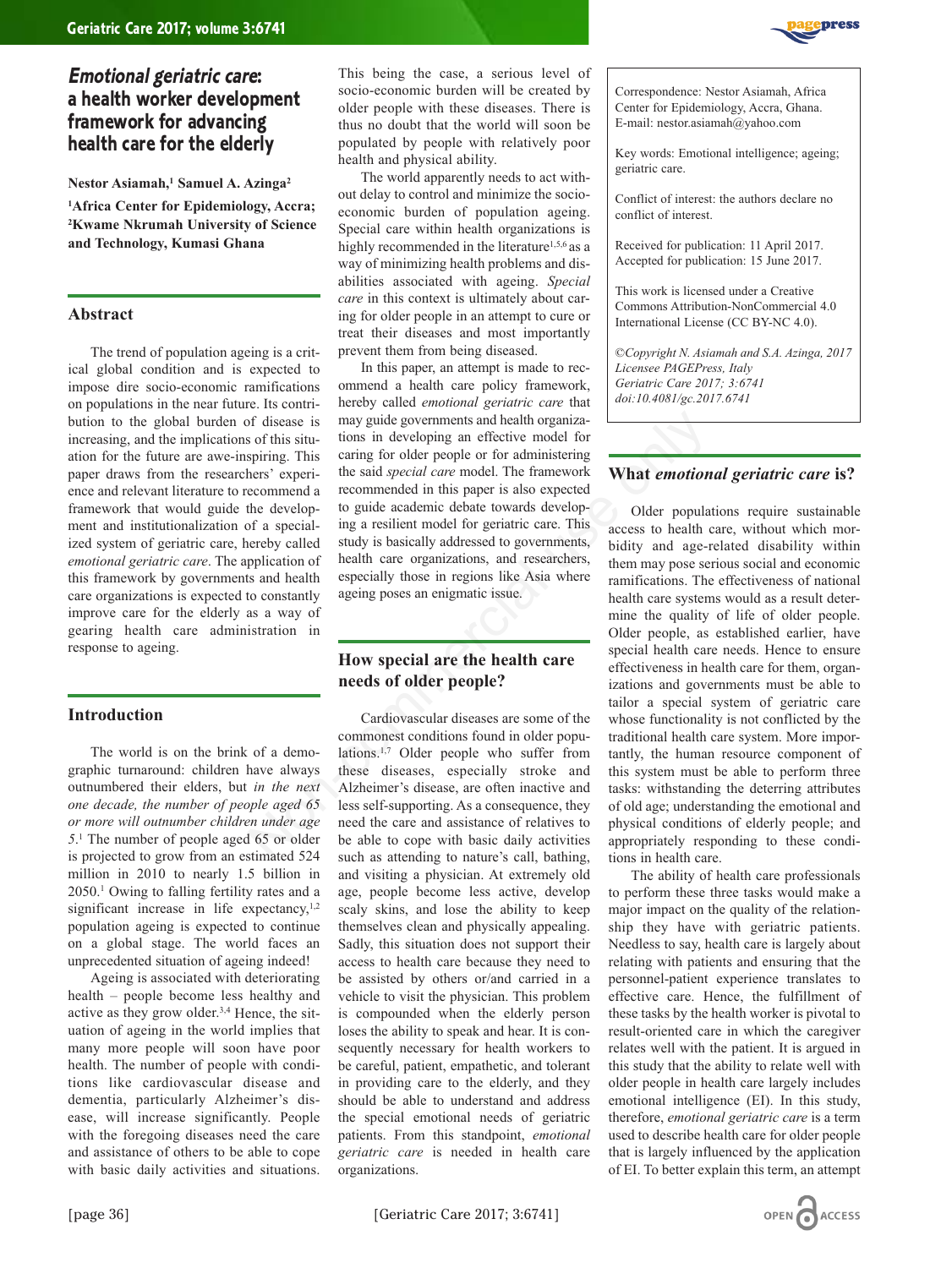

is made to explain what EI is in the next section.

#### **What is emotional intelligence?**

Emotional intelligence is the ability to accurately perceive emotions, to access and generate emotions so as to assist thought, to understand emotions and emotional knowledge, and to reflectively regulate emotions so as to promote emotional and intellectual growth.8,9 This definition is similar to Salovey and Mayer's<sup>9</sup> conceptualization of EI, which recognizes EI as an embodiment of four skills: i) the accurate perception, appraisal, and expression of people's emotions; ii) generating feelings on demand when they can facilitate an understanding of self or others; iii) understanding emotions and the knowledge that can be derived from them; and iv) regulation and control of emotions to promote emotional and intellectual growth.

The above conceptualization of EI is considered the root of modern EI definitions and models. It suggests that EI is the ability to appraise emotions of self and those of the elderly people, understand these emotions, and relish this understanding to address health care needs. It includes the ability to align one's emotions with those of geriatric patients as a basis of identifying and positively responding to their health care needs. The ability to respond to health care needs in this context is basically about using an approach that yields effective care.

The concept of EI is noteworthy in the literature partly because several studies have confirmed its ability to predict key performance indicators, namely health care performance,10-12 leadership in health organizations, $13,14$  and health care quality. $15,16$  This body of studies has expanded enormously to the extent that many researchers $8,13,16$ have been encouraged to acknowledge the need for institutions to equip their workers with EI. The euphoria has also impelled some researchers<sup>8,10,11,16,17</sup> to suggest the need for health organizations to adopt and implement career development programs that would more effectively grow the EI of their employees over time. Asiamah<sup>8</sup> further empirically justified the importance of specializing training and development programs in health care institutions for enhancing the EI of health care personnel, whereas originators of the concept of EI such as Bar-On18 have attempted to develop and recommend specialized EI training models. Given this progress made in the school of EI, it is apparent EI is a necessary health care skill.

The concept of *emotional geriatric care* can as a result become a framework for promoting the quality and performance of health care for older people if properly institutionalized.

## **Institutionalizing** *emotional geriatric care*

The body of studies that has confirmed the positive association between EI and health care performance and quality is constantly growing. Though EI research is still lacking in many jurisdictions and little of the foregoing empirical evidence exists on some countries,  $11,12$  the majority of studies have indicated that the application of EI in health care contributes to health care quality and performance enhancement.<sup>11</sup> Consequently, health care for the elderly can be enhanced by increasing the level of health workers' EI. It is argued in this study that EI will make a stronger impact on geriatric care because caring for older people is largely about meeting stronger and more sensitive emotional needs. As population ageing becomes more of a global issue, governments and health care administrators would want health workers to be emotionally intelligent.

Fortunately, every human being is born with EI that provides a basis for intellectual capacity building and interpersonal relationship development.13 The level of EI can also be increased continuously to augment its impact on how the individual relates well with people. So, every health professional has a level of EI that can be developed and increased. Based on Asiamah, $12$  increasing the level of EI requires the application of specialized methods in an organizational Career Development Program (CDP). We are of the opinion that the best way to administer these methods to advance geriatric care is to institutionalize *emotional geriatric care* as explained in the following paragraphs. anding emotions and performance enhancement.<sup>11</sup> and regulate<br>be derived from Consequently, health care for the elderly health care of the elderly health workers' EI. It is argued in this study developed or<br>tional and int

#### **Creating a more specialized care system for older people**

Creating a more specialized health care system for older people is a contingency step driven by the alarming situation of ageing. While many health care organizations already have a specialized care environment for older people in the form of a geriatric medical department, any existing or potential geriatric care department needs to be rejuvenated to respond to ageing by: i) harnessing a higher level of government support for geriatric care and upholding the need for health care systems to be modernized to meet the burden of ageing; ii) improving geriatric care infrastructure and resources within hospitals to avoid competition between the geriatric medical department and traditional departments; and iii) influencing health care professionals through CDPs to apply skills (*e.g*., EI) pertinent to geriatric care.

## **Incorporating emotional intelligence in geriatric care policy**

Health care within nations and organizations is based on a policy framework, often referred to as *healthcare policy*. This being the case, reviewing the current health care policy to support continuous development of the EI of health workers using CDPs is a necessary foundation for institutionalizing geriatric care. More often than not, national health care facilities are owned and regulated by government. Therefore, health care policies in these facilities are developed or are at least sanctioned by government. Getting the continuous EI development program entrenched in health care policy is therefore the responsibility of two key stakeholders, namely governments and health care organizations.

Emotional intelligence can be incorporated in health care policy in three ways: i) modifying the existing health care administration policy to adopt a culture of EI-driven care for older people; ii) reviewing existing CDPs in the organization to enable the use of training and other employee development programs to increase health workers' EI level; and iii) developing and nurturing an EI maturity improvement program that is aimed at enhancing the level of health personnel's EI over time.

## **Using Career Development Program to enhance the emotional intelligence of geriatric caregivers**

Emotional intelligence is a malleable skill<sup>13,14</sup> and can as a result be developed to increase its impact on everyday behavior. Governments and health care organizations, therefore, have the opportunity to improve EI and its impact on geriatric care. So, the institutionalization of *emotional geriatric care* is incomplete without using CDPs in health care organizations to increase the level of health workers' EI. In this study, the use of CDPs to enhance the EI of geriatric caregivers is about using three specialized methods, which are on-the-job training, formal education, and tenure prolongation. The applicability of these methods to enhance EI and its impact on geriatric care is supported by several studies.<sup>8,10,11,15-18</sup>

Goleman's<sup>13</sup> theory asserts that EI is malleable and can be developed over time.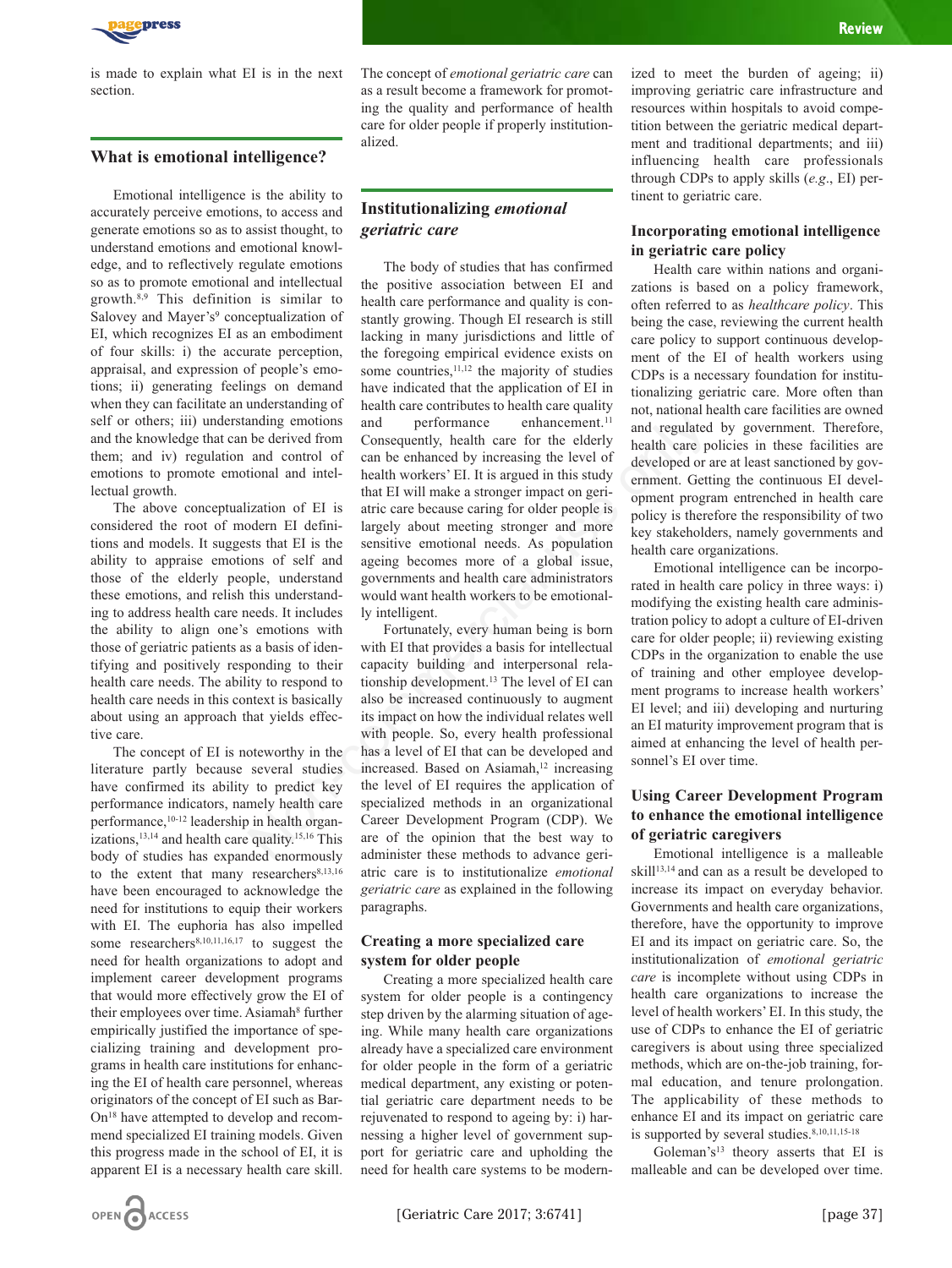

From the point of view of this theory, an individual who is able to exercise his nature-given EI through some life experiences can increase his level of EI. The theory thus implies that EI can increase with job tenure if health workers significantly encounter job conditions that enable them to exercise their EI. This argument is supported by a team of researchers,<sup>19</sup> who confirmed that EI increases with job tenure among health workers.

On the contrary, many studies<sup>12,13</sup> have also failed to confirm a significant relationship between job tenure and EI in populations of health workers. Asiamah,<sup>8</sup> nonetheless, found in his study that job tenure is less likely to positively influence EI if CDPs for prolonging job tenure in a health care organization are not specialized or designed for EI enhancement. The import being that identifiable studies that have failed to confirm the relationship between EI and job tenure drew their data from institutions in which such non-specialized programs were applied. Hence, this specialization program is necessary for realizing a positive association between job tenure and EI, which is represented by  $H<sub>a1</sub>$  in Figure 1. The specialization of CDPs and tenure prolongation programs is thus necessary in the

institutionalization of *emotional geriatric care*. A question worth answering is *How can tenure prolongation be specialized for EI enhancement?.*

Several work conditions influence the tenure of employees on the job. A satisfactory pay, fringe benefits, recognition, a favorable work condition, and an opportunity to develop a career on the job are some of these conditions. But to specialize an organization's tenure prolongation program so as to constantly improve EI and its expected impact on geriatric care as represented by  $H<sub>a2</sub>$  in Figure 1, these conditions must be coupled with two traditional practices for building competencies, namely on-the-job training and formal education. To explain, health workers must be made to regularly participate in on-the-job training programs specially designed to improve EI. On-thejob training can be specialized to enhance the level of EI and its positive effect on geriatric care by using EI-focused training models and special trainers.<sup>16,18</sup>

Increasing the formal education of health care personnel is another potentially effective way to improve skills such as EI,8,10,16,19 though this approach is also more likely to positively influence EI if specialized. A good way to specialize formal education is incorporating special modules in the curriculum of health worker training in an attempt to introduce health care personnel to what they can do to build their naturegiven EI over time. These modules may include practical work in which trainees are made to engage in an activity for exercising and building their EI.

Prior to taking the above steps, governments must include EI-oriented modules in the curriculum of health worker training programs, making it possible for EI improvement to develop its roots in trainees' educational programs. The likelihood of formal education causing an increase in health workers' EI level, as represented by  $H<sub>a3</sub>$ , is increased when this and the above steps are taken by government. Given the much empirically confirmed positive relationship between EI and health care quality and performance, there is no doubt that EI can cause an improvement (which is represented by  $H<sub>ad</sub>$  in Figure 1) in geriatric care if on-the-job training, tenure prolongation, and formal education are specialized to enhance EI. The enhancement of EI in health care organizations, however, must be based on a maturity assessment culture. With respect to Figure 1, the paths  $H_{a5}$ ,  $H_{a6}$ , and  $H_{a7}$  suggest that on-the-job train-



**Figure 1. A model for improving emotional intelligence (EI) and geriatric care through a Career Development Program (CDP).**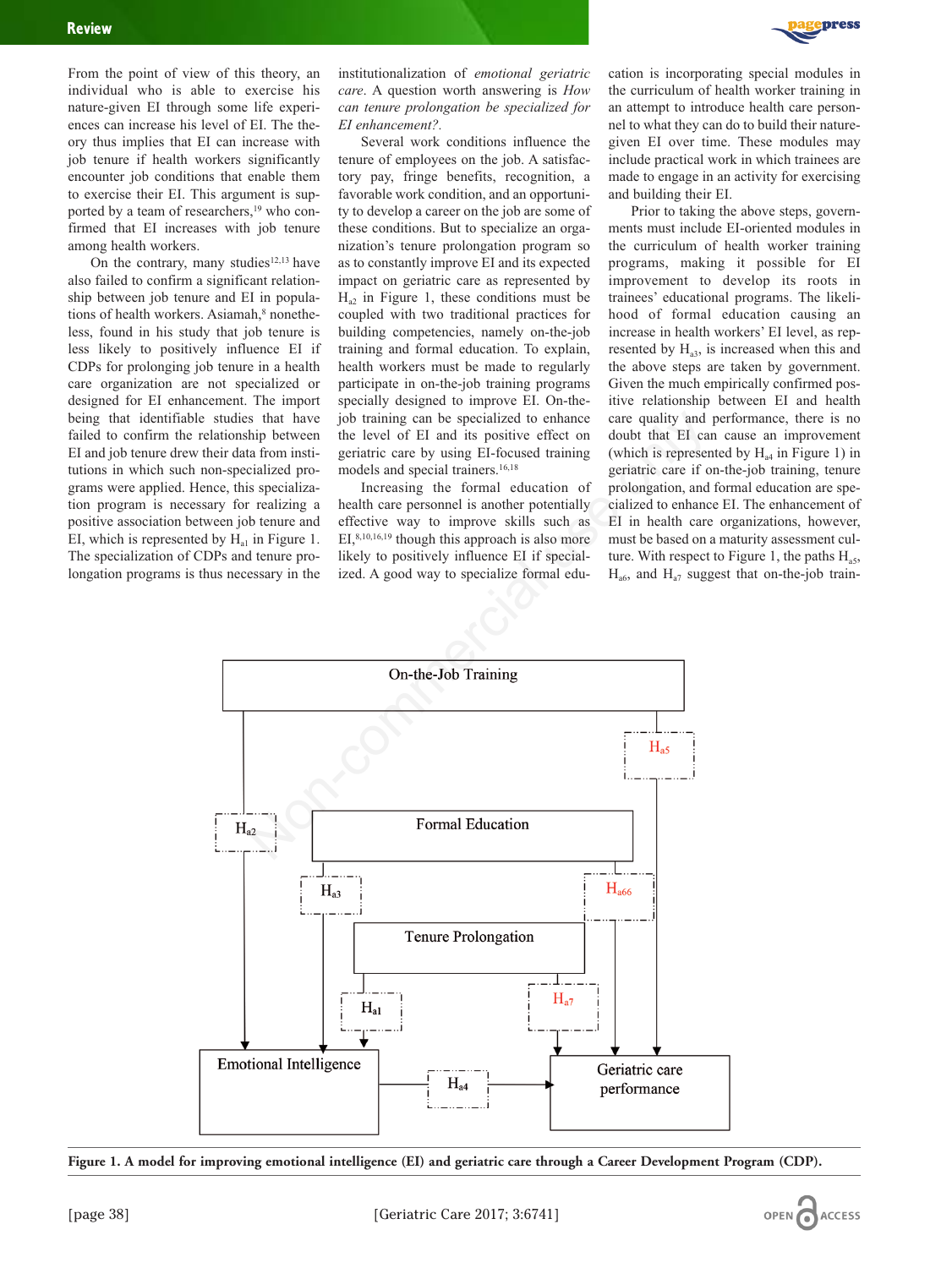

ing, formal education, and tenure prolongation can also make a direct effect on geriatric care performance.

## **Adopting an emotional intelligence maturity assessment**

Using the above specialization program to advance the EI of health workers is of little significance without running an EI enhancement monitoring system, hereby called 'EI maturity assessment'. This system is about taken three key steps in a health care organization as part of the institutionalization of *emotional geriatric care*: i) taking the specialized steps mentioned earlier continuously to augment EI and the ability of workers to apply it in health care for the elderly; ii) establishing a maturity assessment scale on which the EI of all geriatric caregivers is measured and evaluated each year. Authorities can develop a scale ranging from *lowest EI level* to *highest EI level* that are respectively assigned the codes 1 and 10. The year in which the institutionalization of *emotional geriatric care* commences is the base or reference year. With respect to the maturity assessment program, personnel's EI level for the reference year should take any value between 1 and 10. A similar scale can be developed for assessing improvement in geriatric care. It may not be appropriate to use traditional validated scales in assessing EI and geriatric care in this process because their range of values,

which is far smaller than the scale recommended above, may be too small to support the continuous EI and geriatric care improvement goal for a significant period; iii) applying the recommended CDPs in the organization to ensure that the EI of health workers and its impact on geriatric care increase year after year along the range of values making up the maturity scale acknowledged supra. For instance, if the EI level of personnel in the base year is 1.5, the specialized steps taken in the base year should increase this value of EI to say 2. If a fall in personnel's EI is encountered instead of an increase, the specialized steps must be questioned, reviewed, and improved. Steps can be improved by making on-the-job training more frequent, using more focused EI training models and trainers, and increasing the level of EI-focused orientation given to trainee health workers; iv) carrying out an annual evaluation exercise to find out the EI level of the workforce and its impact on geriatric care performance. This effort would enable authorities to know whether or not personnel's EI and its impact on geriatric care have increased *vis-à-vis* their respective levels for the previous year. The same maturity scale ought to be used in the organization until the EI of the workforce reaches its maximum value, 10. The maximum value of the scale would have to be increased to a tangible value, say 20, to warrant continuity of the assessment program.

#### **Conclusions**

Older people have special health care needs that can be better met when their caregivers are empowered to apply emotional intelligence. From this perspective, *emotional geriatric care* would have to be institutionalized in health care organizations by recognizing EI as a skill relevant to health care for the elderly; creating a more specialized care system for older people; incorporating EI in geriatric care policy; using CDPs to enhance the EI of geriatric caregivers; and adopting an EI maturity assessment culture in accordance with Figure 2. This figure depicts five systematic phases represented by five squares linked by four arrows (*i.e*., A-B-C-D). These phases represent steps that can be taken to introduce and permanently practice *emotional geriatric care*.

#### **Limitations and suggestions for future research**

We admit that research on EI in terms of how it impacts health care, especially geriatric care, is scant in many jurisdictions. The applicability of our framework is therefore subject to the empirical confirmation of EI as a skill relevant to geriatric care in specific areas and health care settings. In addition, some studies<sup>8</sup> have justified that onthe-job training, formal education, and



**Figure 2. A framework for institutionalizing** *emotional geriatric care***.**